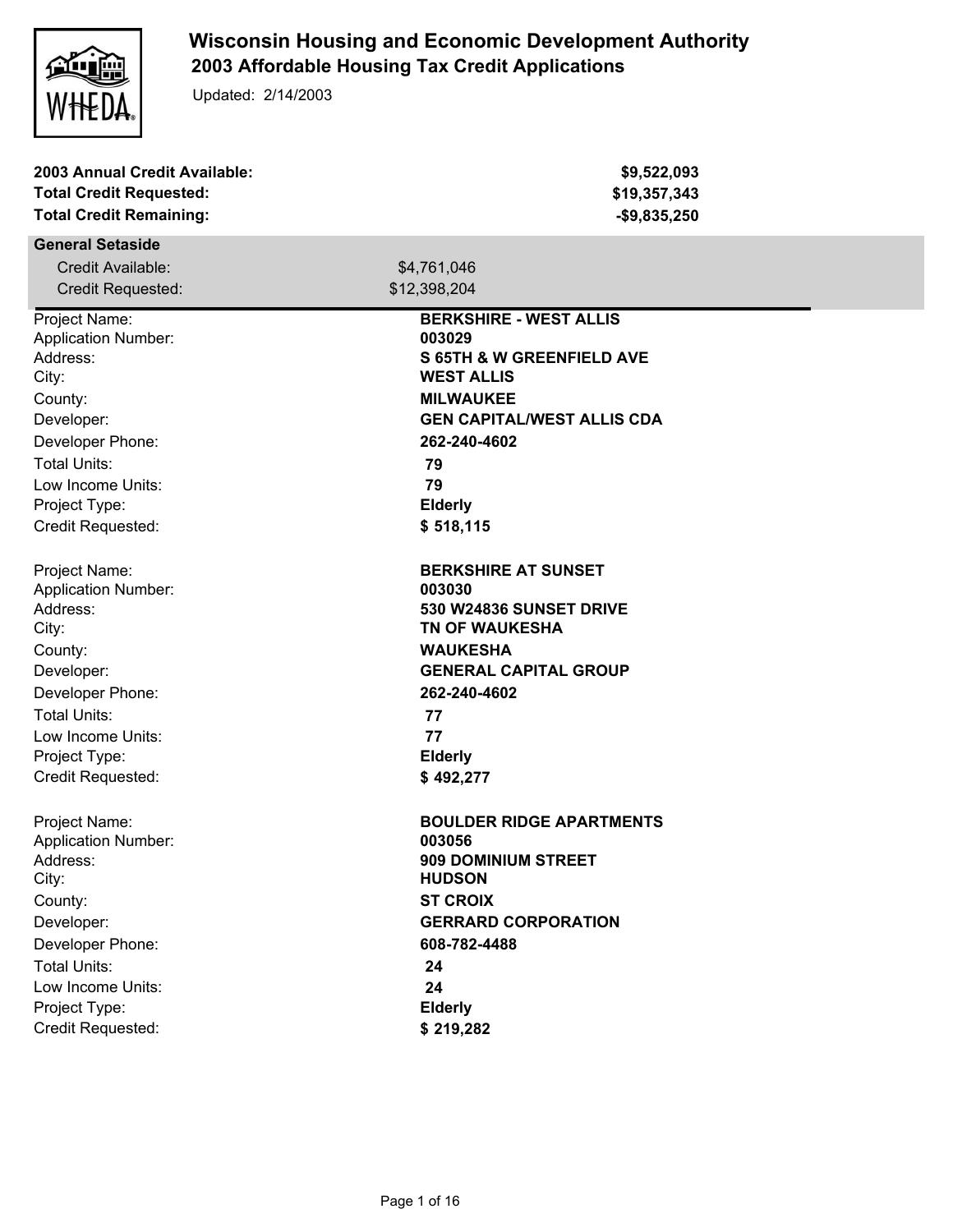Project Name: Address: City: Developer: Developer Phone: Total Units: Low Income Units: Project Type: Credit Requested: County: **WINNEBAGO** Application Number: **003007** Project Name: Address: City: Developer: Developer Phone: Total Units: Low Income Units: Project Type: Credit Requested: County: **ST CROIX** Application Number: **003014** Project Name: Address: City: Developer: Developer Phone: Total Units: Low Income Units: Project Type: Credit Requested: County: **DANE** Application Number: **003043** Project Name: Address: City: Developer: Developer Phone: Total Units: Low Income Units: Project Type: County: **MARATHON** Application Number: **003031**

Credit Requested:

**120 BYRD AVE NEENAH THE GREAT LAKES COMPANIES INC 608-251-6400 52 48 Elderly \$ 314,382 BROOKSTONE II MAYER RD & O'KEEFE ST HUDSON HUDSON LSD HSNG ASSOC IV LP 763-354-5500 43 39 Family \$ 349,418 CANNERY ROW SENIOR APARTMENTS 301 EAST THIRD STREET WAUNAKEE CANNERY ROW LLC 608-258-2080 49 47 Elderly \$ 367,283 CEDAR CREEK SENIOR APTS EAGLE NEST BOULEVARD ROTHSCHILD HORIZON DEVELOPMENT GROUP LLC 608-848-4500 48 48 Elderly \$ 288,323**

**BROOKSTONE COMMONS**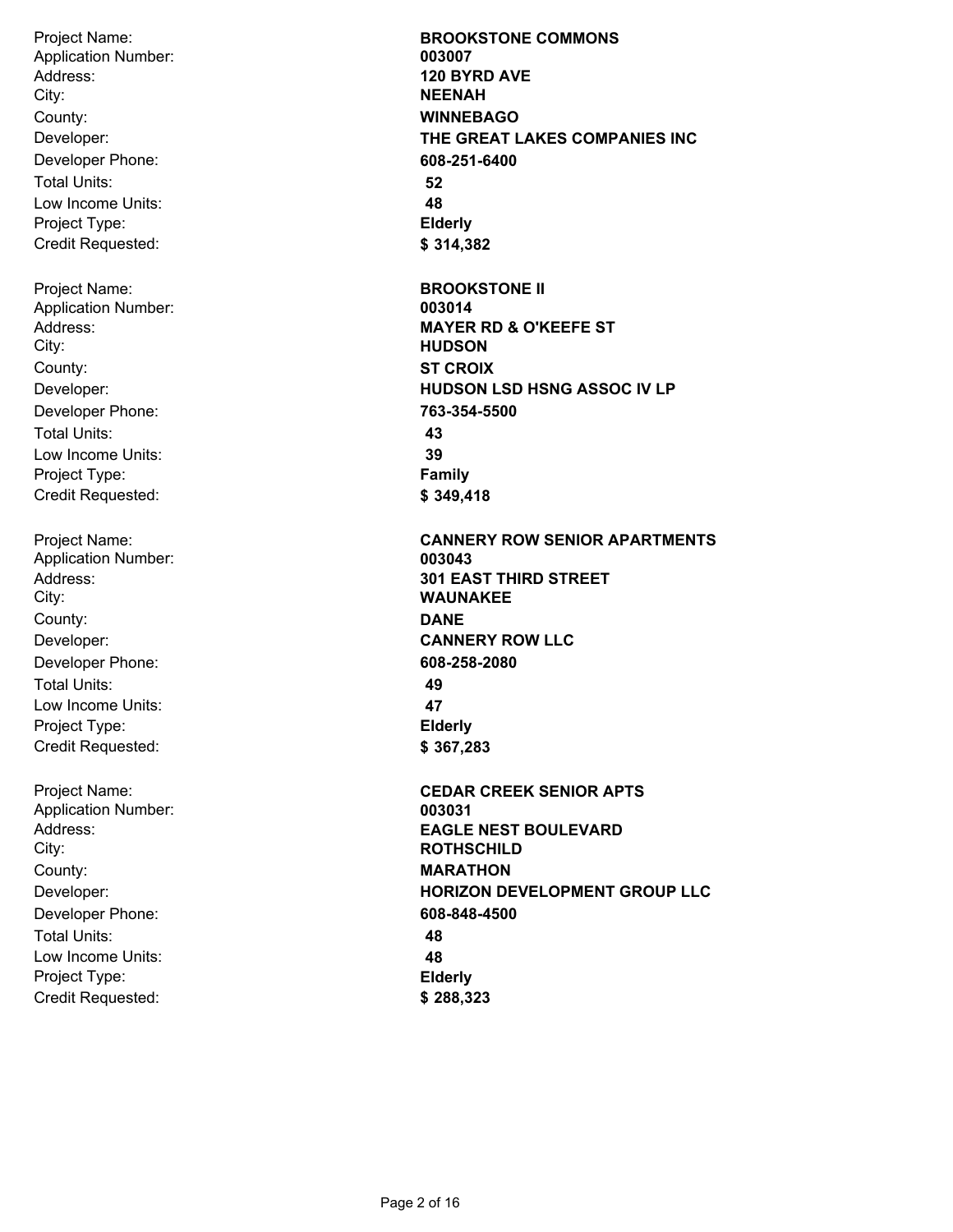Project Name: Address: City: Developer: Developer Phone: Total Units: Low Income Units: Project Type: Credit Requested: County: **WINNEBAGO** Application Number: **003028** Project Name: Address: City: Developer: Developer Phone: Total Units: Low Income Units: Project Type: Credit Requested: County: **DUNN** Application Number: **003055** Project Name: Address: City: Developer: Developer Phone: Total Units: Low Income Units: Project Type: Credit Requested: County: **MARATHON** Application Number: **003009**

Project Name: Address: City: Developer: Developer Phone: Total Units: Low Income Units: Project Type: Credit Requested: County: **DANE** Application Number: **003054**

**CRAFTSMAN VILLAGE OF APPLETON WEST SCHINDLER PLACE APPLETON COMMONWEALTH DEVELOPMENT CORP 920-922-8170 63 63 Family \$ 485,478 DEER RIDGE SENIOR APARTMENTS 22ND AVENUE NORTH MENOMONIE WHITE CEDAR DEVELOPMENT INC 715-231-1231 24 24 Elderly \$ 160,773 EVERGREEN RIDGE APARTMENTS 905/1011/1115 CASSIDY DRIVE WAUSAU MWF PROPERTIES LLC 612-243-4639 48 38 Family \$ 248,156 FROST WOODS SENIOR APARTMENTS 5901 MONONA DRIVE MONONA HORIZON DEVELOPMENT GROUP LLC 608-848-4500 67 67 Elderly \$ 433,116**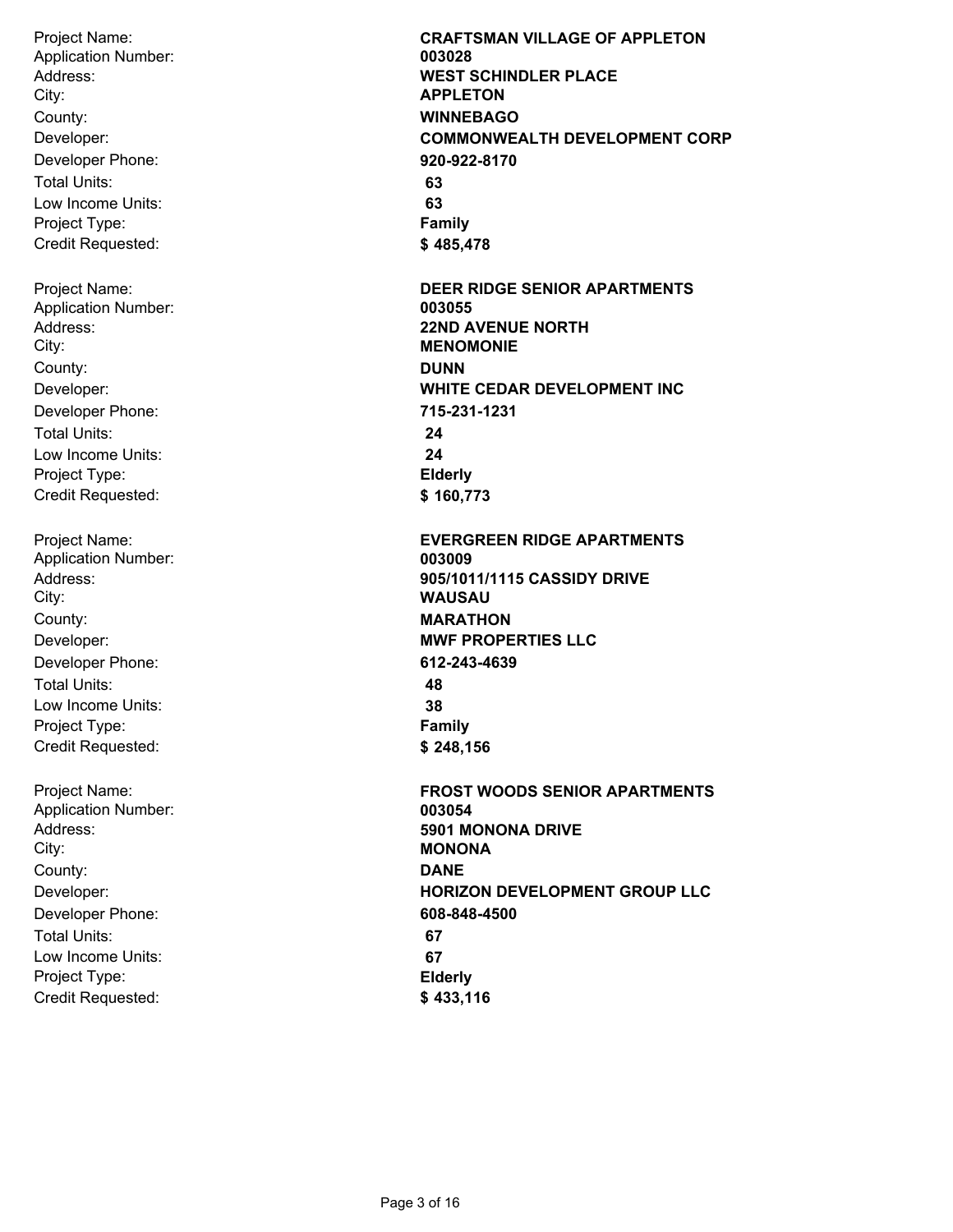Project Name: Address: City: Developer: Developer Phone: Total Units: Low Income Units: Project Type: Credit Requested: County: **DANE** Application Number: **003059** Project Name: Address: City: Developer: Developer Phone: Total Units: Low Income Units: Project Type: Credit Requested: County: **SAUK** Application Number: **003019** Project Name: Address: City: Developer: Developer Phone: Total Units: Low Income Units: Project Type: Credit Requested: County: **MILWAUKEE** Application Number: **003034** Project Name: Address: City: Application Number: **003002**

Developer: Developer Phone: Total Units: Low Income Units: Project Type: Credit Requested: County: **ST CROIX**

**HIAWATHA COURT APTS LLC 101 ALHAMBRA PLACE MADISON EVAN D HARRISON 608-274-0713 57 57 Elderly/Family \$ 447,843 HIGHPOINTE COMMONS 12TH STREET BARABOO HIGHPOINTE/DEW DEVELOPMENT LLC 608-835-9341 35 35 Elderly \$ 225,737 HUBBARD STREET LOFTS 1800 BLK NORTH HUBBARD AVE MILWAUKEE STONE HOUSE DEVELOPMENT INC 608-251-6000 50 46 Family \$ 442,474 HUDSON SENIOR HOUSING 400 WISCONSIN STREET HUDSON COMMONBOND COMMUNITIES 651-290-6247 66 66 Elderly \$ 591,610**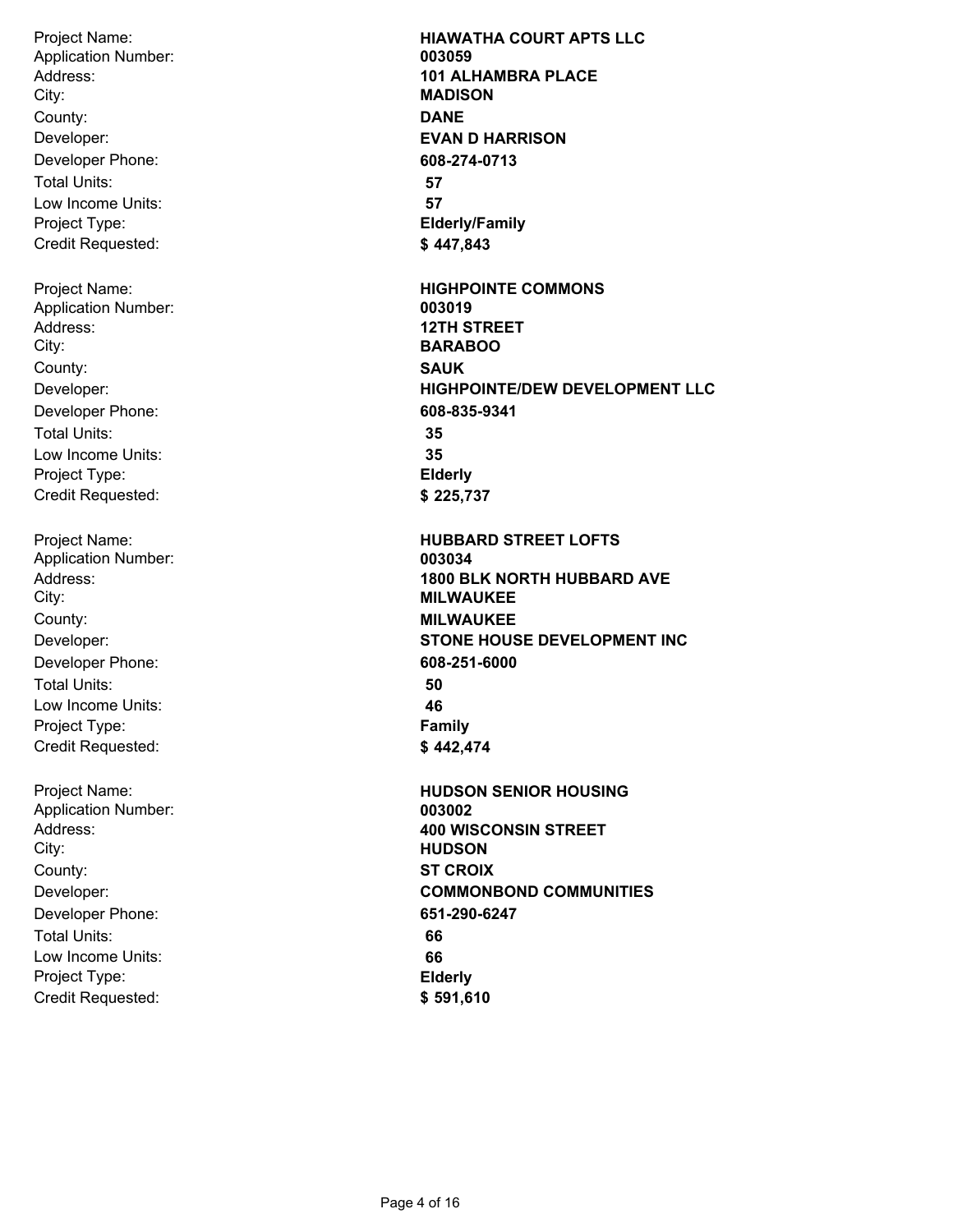Project Name: Address: City: Developer: Developer Phone: Total Units: Low Income Units: Project Type: Credit Requested: County: **DANE** Application Number: **002653** Project Name: Address: City: Developer: Developer Phone: Total Units: Low Income Units: Project Type: Credit Requested: County: **MONROE** Application Number: **003011** Project Name: Address: City: Developer: Developer Phone: Total Units: Low Income Units: Project Type: Credit Requested: County: **SHEBOYGAN** Application Number: **003027**

Project Name: Address: City: Developer: Developer Phone: Total Units: Low Income Units: Project Type: Credit Requested: County: **VILAS** Application Number: **003005**

**KING STREET APARTMENTS 217-223 KING/128-142 E WILSON MADISON STONE HOUSE DEVELOPMENT INC 608-251-6000 110 57 Family \$ 825,000 LAKE TOMAH SENIOR VILLAGE 1327 PARK VIEW DRIVE TOMAH SENO CO/WI COULEE REGION CAP 608-250-6230 22 20 Elderly \$ 144,576 LIGHTFOOT RIVER PARK SR APTS 111 FIRST STREET SHEBOYGAN FALLS JIM LAHR & GORDON BARRINGTON 262-966-2929 55 55 Elderly \$ 392,344 LITTLE PINES II EAST POKEGAMA EAST POKEGAMA SUBDIVISION LAC DU FLAMBEAU LITTLE PINES II LLC 715-588-3348 24 24 Family \$ 163,996**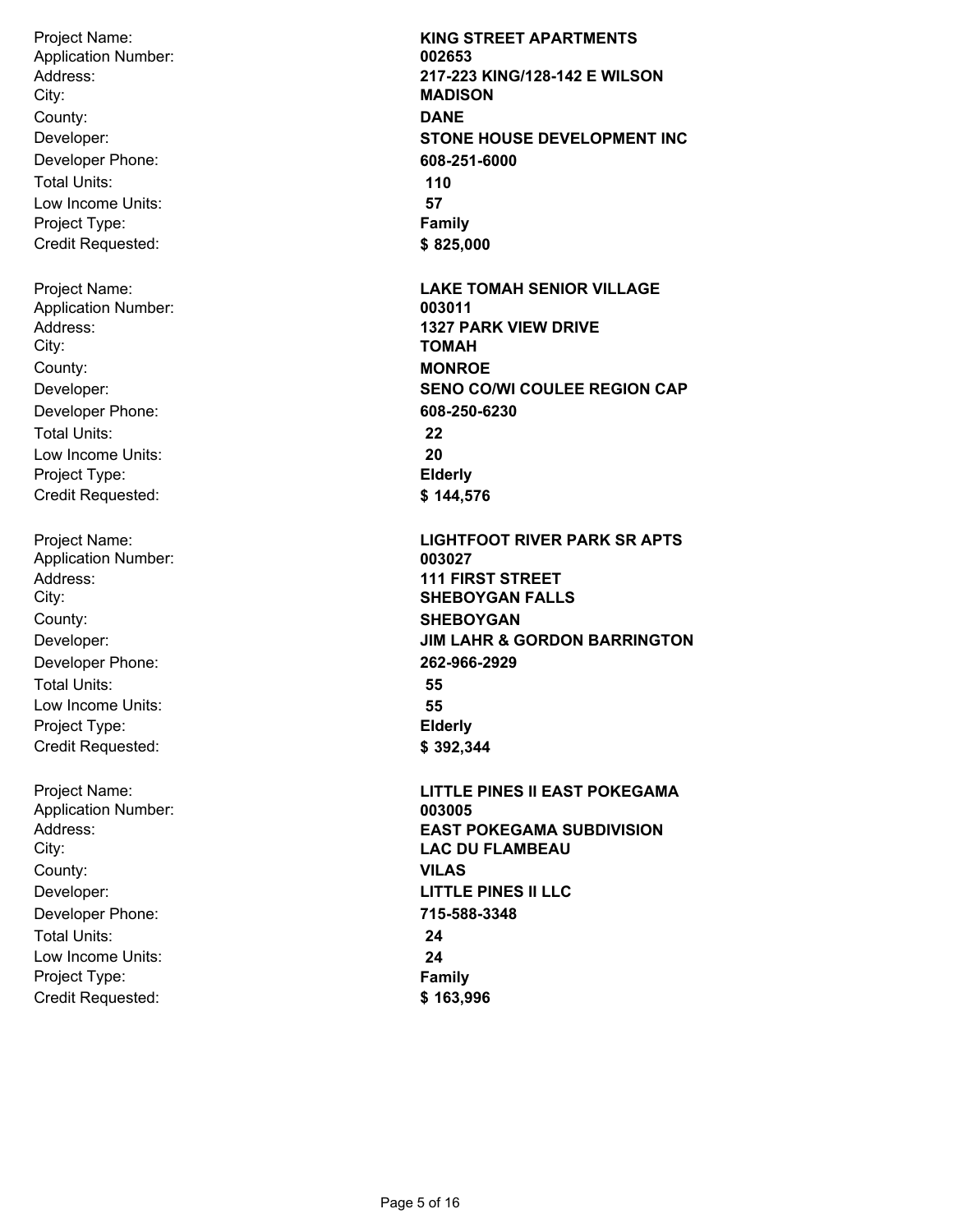Project Name: Address: City: Developer: Developer Phone: Total Units: Low Income Units: Project Type: Credit Requested: County: **VILAS** Application Number: **003006** Project Name: Address: Application Number: **003024**

City: Developer: Developer Phone: Total Units: Low Income Units: Project Type: Credit Requested: County: **MILWAUKEE**

Project Name: Address: City: Developer: Developer Phone: Total Units: Low Income Units: Project Type: Credit Requested: County: **MONROE** Application Number: **003037**

Project Name: Address: City: Developer: Developer Phone: Total Units: Low Income Units: Project Type: Credit Requested: County: **PORTAGE** Application Number: **003040**

**LITTLE PINES II WEST WEST POKEGAMA SUBDIVISION LAC DU FLAMBEAU LITTLE PINES II LLC 715-588-3348 24 24 Family \$ 163,996 MAJESTIC MILWAUKEE LOFT APTS 225 WEST WISCONSIN MILWAUKEE GORMAN & COMPANY 608-257-8778 133 113 Family \$ 810,246 MARK AVENUE TOWNHOMES MARK AVENUE & STRAW STREET TOMAH MDI LIMITED PARTNERSHIP #77 651-646-7848 24 20 Family \$ 168,329 MISSION VILLAGE OF PLOVER FOREMOST DRIVE & WILLOW DRIVE PLOVER COMMONWEALTH DEVELOPMENT CORP 920-922-8170 35 35 Family \$ 298,949**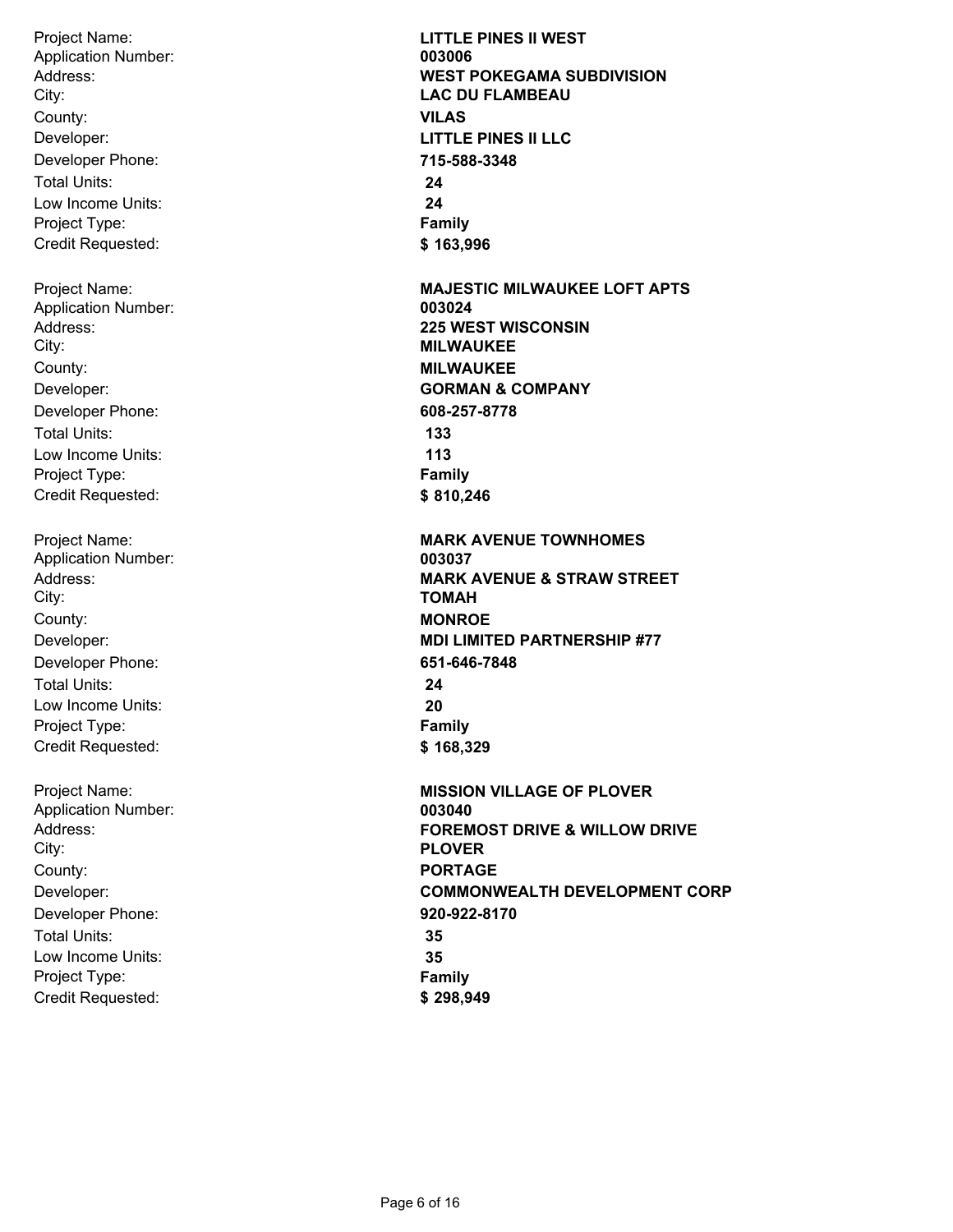Project Name: Address: City: Developer: Developer Phone: Total Units: Low Income Units: Project Type: Credit Requested: County: **RACINE** Application Number: **003020** Project Name: Address: City: Developer: Developer Phone: Total Units: Low Income Units: Project Type: Credit Requested: County: **MENOMINEE** Application Number: **003042** Project Name: Address: City: Developer: Developer Phone: Total Units: Low Income Units: Project Type: Credit Requested: County: **LANGLADE** Application Number: **003049** Project Name: Address: City: Developer: Developer Phone: Total Units: Low Income Units: County: **MILWAUKEE** Application Number: **003051**

Project Type: Credit Requested: **MITCHELL WAGON FACTORY 815 8TH STREET RACINE GORMAN & COMPANY 608-257-8778 100 80 Family \$ 812,921 NEW BEGINNINGS VARIOUS SITES-MENOMINEE RSRVTN VARIOUS CITIES WOLF RIVER DEVELOPMENT 715-799-3236 24 24 Family \$ 222,646 NORTHWOODS SENIOR COTTAGES CHARLOTTE COURT ANTIGO SUNSTARR DEVELOPMENT GRP LLC 920-929-8600 24 24 Elderly \$ 166,572 PRAIRIE HILL AT WOODLAND RIDGE 3953 S PRAIRIE HILL LANE GREENFIELD HORIZON DEVELOPMENT GROUP LLC 414-765-1188 68 68 Elderly**

**\$ 423,725**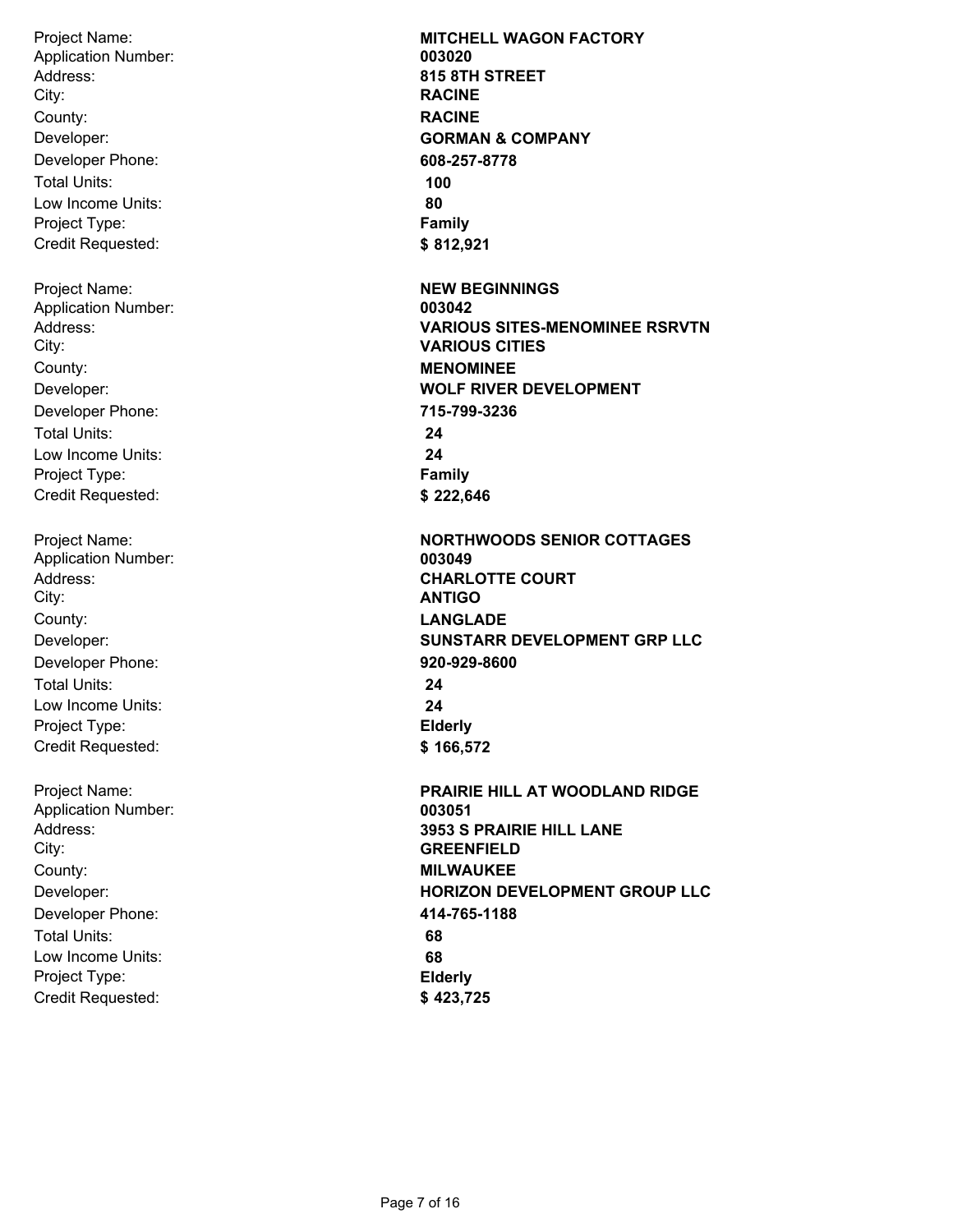Project Name: Address: City: Developer: Developer Phone: Total Units: Low Income Units: Project Type: Credit Requested: County: **WINNEBAGO** Application Number: **003033** Project Name: Address: City: Developer: Developer Phone: Total Units: Low Income Units: Project Type: Credit Requested: County: **KENOSHA** Application Number: **003000** Project Name: Address: City: Developer: Developer Phone: Total Units: Low Income Units: Project Type: Credit Requested: County: **WOOD** Application Number: **003047** Project Name: Address: City: Developer: Developer Phone: Total Units: Low Income Units: Project Type: Credit Requested: County: **RACINE** Application Number: **003008**

**PRAIRIE MANOR APTS SCHINDLER PLACE APPLETON APPLETON ELDERLY LTD PSHIP 608-348-3821 64 64 Elderly \$ 452,362 PRAIRIE VILLA SENIOR APTS 94TH AVENUE PLEASNT PRAIRIE PRAIRIE VILLA LTD PARTNERSHIP 262-790-6000 71 66 Elderly \$ 479,465 RIVER GROVE SENIOR VILLAGE II 3411 WASHINGTON STREET WI RAPIDS KEYSTONE DEV/PROTECH HOLDINGS 740-587-4150 7 24 Elderly \$ 241,685 SPRINGBROOK VILLAGE II 1101 S PINE ST BURLINGTON THE GREAT LAKES COMPANIES INC 608-251-6400 24 21 Elderly \$ 186,466**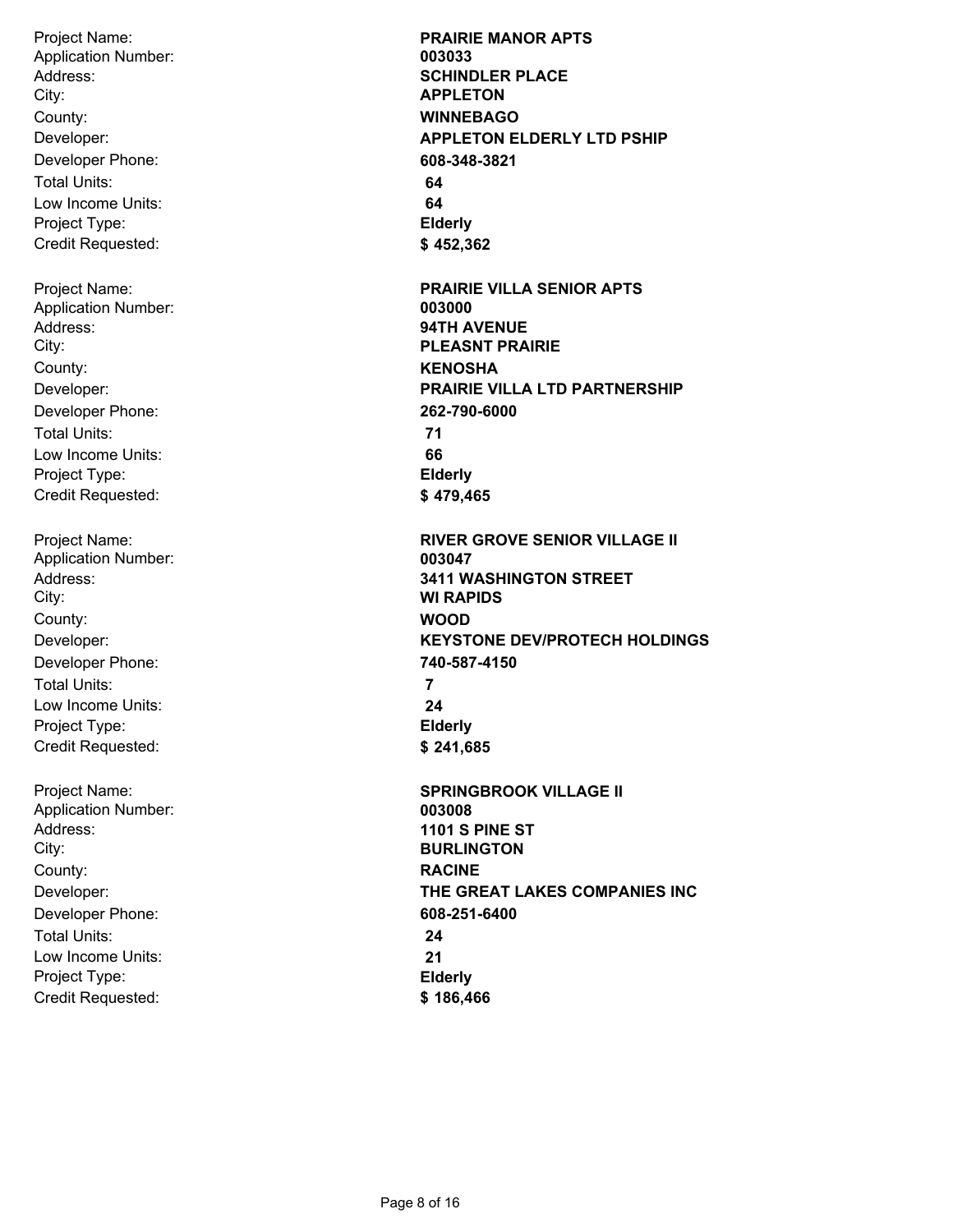Project Name: Address: City: Developer: Developer Phone: Total Units: Low Income Units: Project Type: Credit Requested: County: **RACINE** Application Number: **003058** Project Name: Address: City: Developer: Developer Phone: Total Units: Low Income Units: Project Type: Credit Requested: County: **POLK** Application Number: **003044** Project Name: Address: City: Developer: Developer Phone: Total Units: Low Income Units: Project Type: Credit Requested: County: **BARRON** Application Number: **003057** Project Name: Address: City: Developer: Developer Phone: Total Units: Low Income Units: Project Type: Credit Requested: County: **MANITOWOC** Application Number: **003046 Nonprofit Setaside** Credit Available:

**THE PARKVIEW PHASE II 5311 DOUGLAS AVE TN OF CALEDONIA ALFRED G MCCONNELL 847-491-9700 73 67 Elderly \$ 373,365 VILLAGE SQUARE APARTMENTS 205 WISCONSIN AVENUE SOUTH FREDERIC AEH DEVELOPERS LTD 651-465-6841 24 11 Physically Disabled/Family \$ 176,567 WHITETAIL MEADOWS APTS 1001-1013 WHITETAIL ST RICE LAKE GERRARD CORPORATION 608-782-4488 24 24 Physically Disabled/Family \$ 160,615 WOODLAND CROSSING YORKSHIRE LANE MANITOWOC KEYSTONE DEV/PROTECH HOLDINGS 740-587-4150 24 24 Elderly \$ 150,112**

\$952,209

Credit Requested:  $$3,572,872$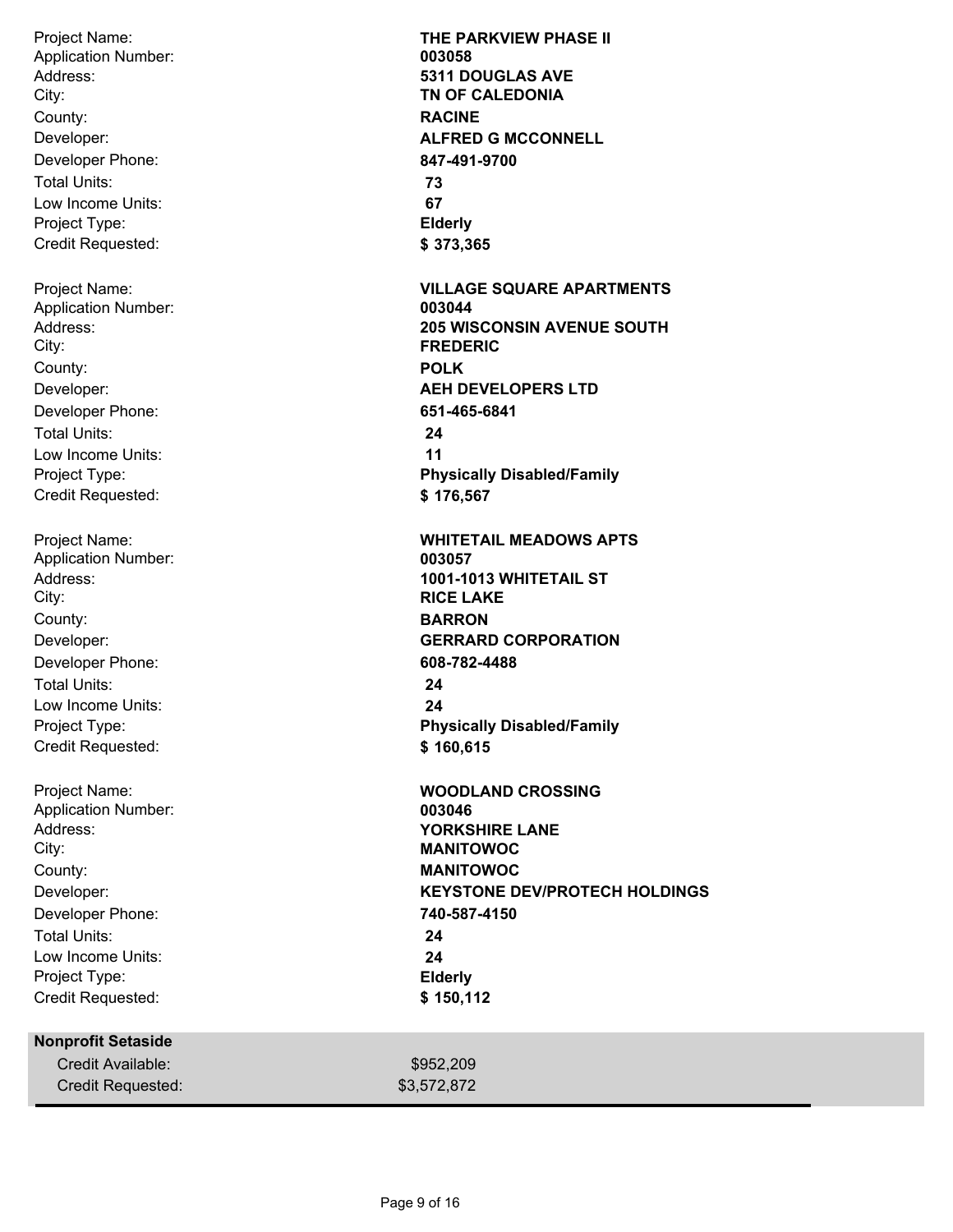Project Name: Address: City: Developer: Developer Phone: Total Units: Low Income Units: Project Type: Credit Requested: County: **FOND DU LAC** Application Number: **003015** Project Name: Address: City: Developer: Developer Phone: Total Units: Low Income Units: Project Type: Credit Requested: County: **MILWAUKEE** Application Number: **003026** Project Name: Address: City: Developer: Developer Phone: Total Units: Low Income Units: Project Type: Credit Requested: County: **DODGE** Application Number: **003025** Project Name: Address: City: Developer: Developer Phone: Total Units: Low Income Units: Project Type: Credit Requested: County: **KENOSHA** Application Number: **003022**

**ALEXANDER SENIOR VILLAGE GLYNN AVENUE FOND DU LAC BROTHERTOWN NATION/SUNSTARR 920-929-8600 24 24 Elderly \$ 171,650 COLUMBIA SQUARE 3333 W NORTH AVE MILWAUKEE NORTH AVENUE COMM DEV CORP 414-874-4793 22 22 Family \$ 356,947 JUNEAU SENIOR HOUSING SOUTH STREET & WESTERN AVE JUNEAU WATERTOWN AREA HEALTH SERVICES 920-262-4202 24 24 Elderly \$ 161,191 KENOSHA COMMONS 5500 BLK WEST 60TH ST KENOSHA GORMAN/EQUAL ACCESS AFFD HSNG 608-257-8778 48 48 Physically Disabled \$ 384,348**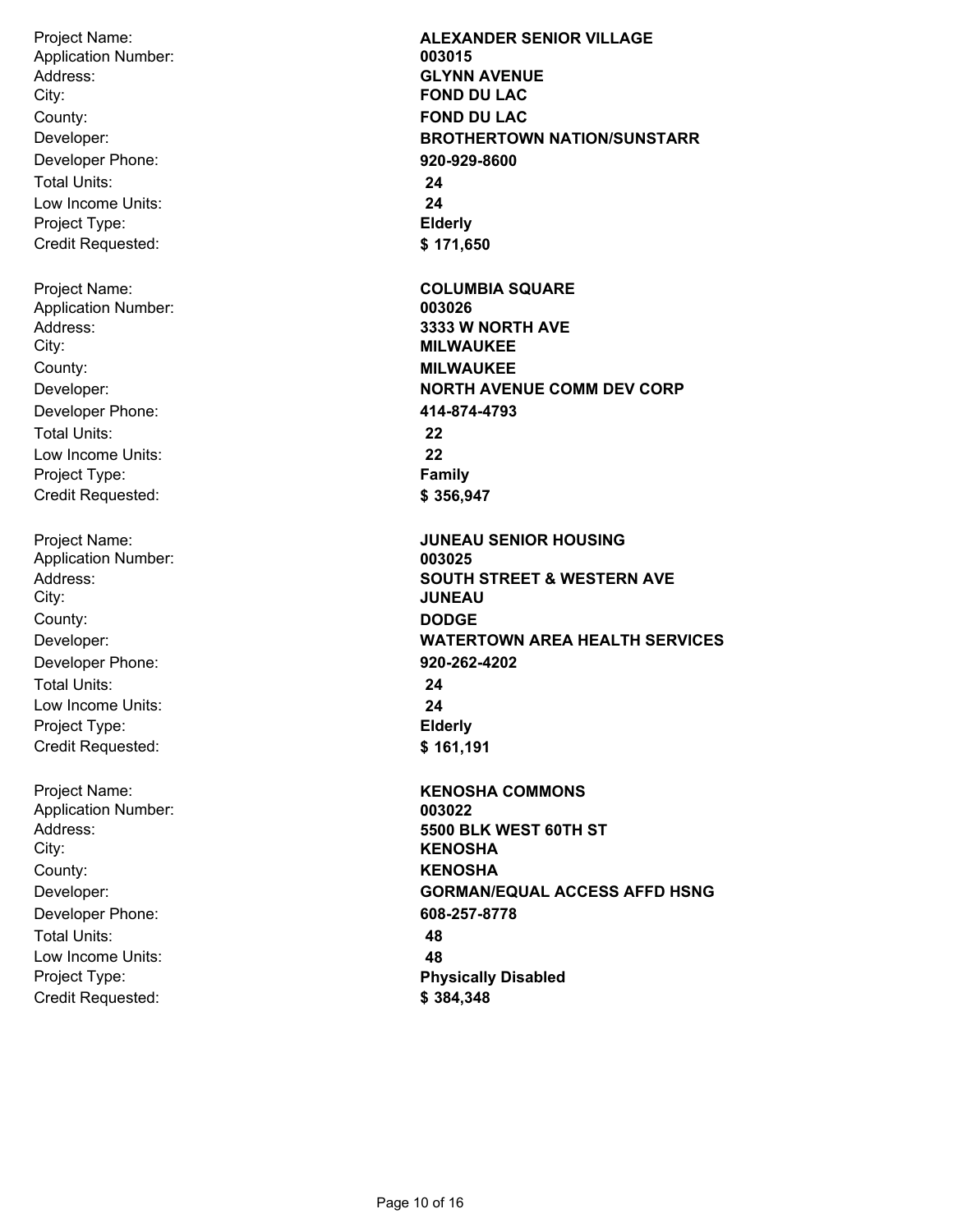Project Name: Address: City: Developer: Developer Phone: Total Units: Low Income Units: Project Type: Credit Requested: County: **MILWAUKEE** Application Number: **003032** Project Name: Address: City: Developer: Developer Phone: Total Units: Low Income Units: Project Type: Credit Requested: County: **MILWAUKEE** Application Number: **003050** Project Name: Address: City: Developer: Developer Phone: Total Units: Low Income Units: Project Type: Credit Requested: County: **DANE** Application Number: **003048** Project Name: Address: City: Developer: Developer Phone: County: **PRICE** Application Number: **003039**

Total Units: Low Income Units: Project Type: Credit Requested:

**KING DRIVE COMMONS 2774 N DR. MARTIN L KING DRIVE MILWAUKEE MARTIN L KING ECONOMIC DEV CRP 414-265-5000 18 18 Family \$ 305,538 LEON H SULLIVAN TWNHSES PH I N KEEFE/S LOCUST/W 7TH & E 1ST MILWAUKEE INNER CITY REDEVELOPMENT CORP 414-908-3377 24 24 Family \$ 327,984 MADISON SFRO INDEP LN/SPOHN/AZ PASS/PACKERS MADISON URBAN LEAGUE GREATER MADISON 608-251-8550 4 4 Homeless \$ 26,218 PARK FALLS HOUSING 2ND AVENUE NORTH PARK FALLS IMPACT SEVEN INC 715-357-3334 20 20 Family \$ 176,759**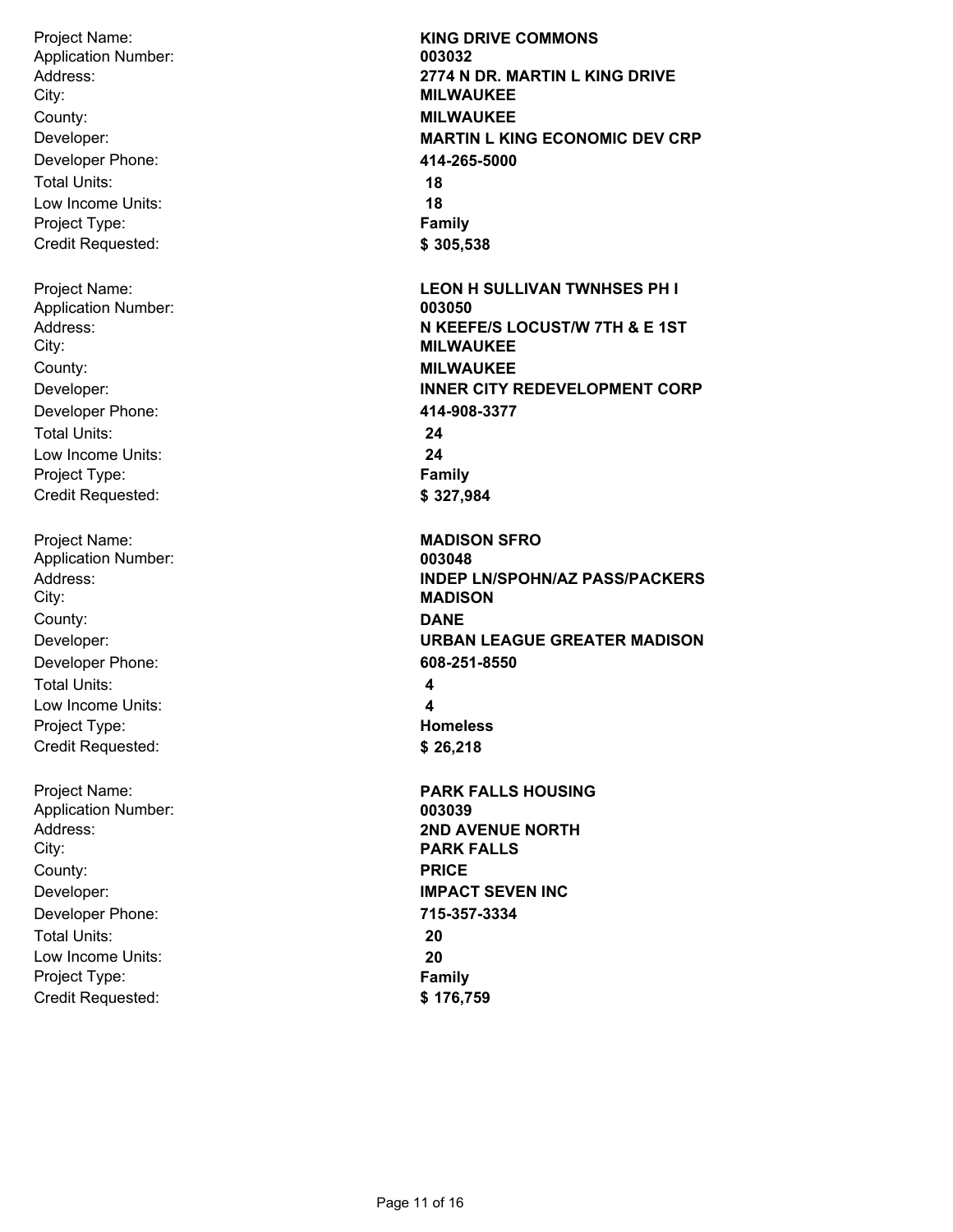Project Name: Address: City: Developer: Developer Phone: Total Units: Low Income Units: Project Type: Credit Requested: County: **COLUMBIA** Application Number: **003023** Project Name: Address: City: Developer: Developer Phone: Total Units: Low Income Units: Project Type: Credit Requested: County: **LA CROSSE** Application Number: **003004** Project Name: Address: City: Developer: Developer Phone: Total Units: Low Income Units: Project Type: Credit Requested: County: **POLK** Application Number: **003013** Project Name: Address: City: Developer: Developer Phone: Total Units: Low Income Units: Project Type: Credit Requested: County: **DANE** Application Number: **003021**

**PORTAGE COMMONS PHASE 2 SLIFER STREET PORTAGE GORMAN/CATHOLIC CHARITIES 608-257-8778 47 47 Family \$ 290,501 SALZER SQUARE II 1225 SOUTH 7TH STREET LACROSSE RVH LLC 608-784-2935 44 44 Elderly \$ 407,736 ST CROIX FALLS TOWNHOMES GLACIER DRIVE ST CROIX FALLS WEST CAP 715-265-4271 24 24 Family \$ 212,440 THE CROSSING FELLAND ROAD MADISON GORMAN/CATHOLIC CHARITIES 608-257-8778 104 86 Family \$ 615,738**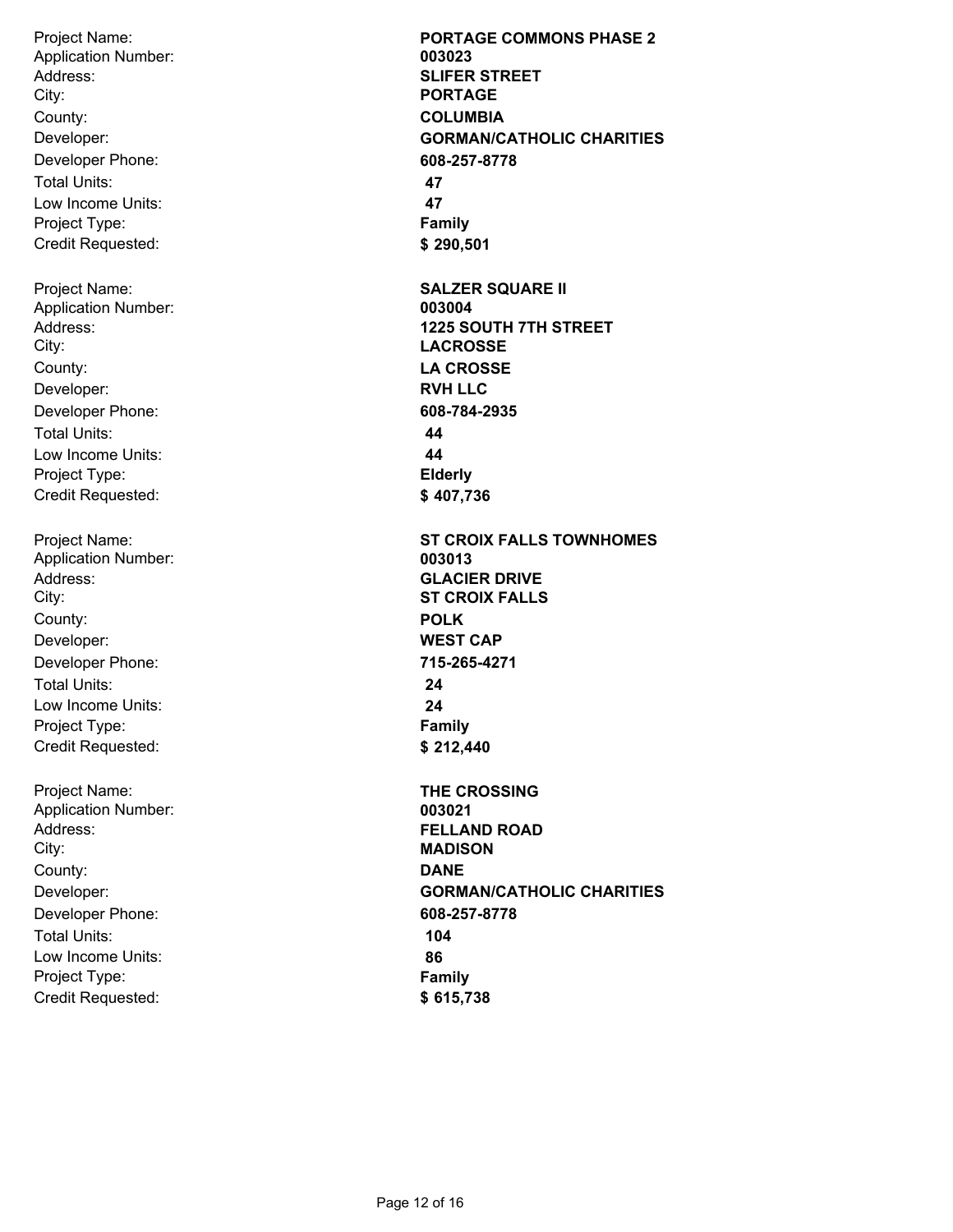| Project Name:                                                          | <b>UPLANDS HOMES</b>                   |
|------------------------------------------------------------------------|----------------------------------------|
| <b>Application Number:</b>                                             | 003052                                 |
| Address:                                                               | <b>MUSKET RIDGE &amp; SWEET GRASS</b>  |
| City:                                                                  | <b>SUN PRAIRIE</b>                     |
| County:                                                                | <b>DANE</b>                            |
| Developer:                                                             | WI PSHP FOR HSNG DEV INC               |
| Developer Phone:                                                       | 414-223-2740                           |
| <b>Total Units:</b>                                                    | 39                                     |
| Low Income Units:                                                      | 39                                     |
| Project Type:                                                          | <b>Family</b>                          |
| Credit Requested:                                                      | \$14,430                               |
| Project Name:                                                          | <b>WOLF RIVER SENIOR VILLAGE</b>       |
| <b>Application Number:</b>                                             | 003038                                 |
| Address:                                                               | <b>627 DEPOT STREET</b>                |
| City:                                                                  | <b>MANAWA</b>                          |
| County:                                                                | <b>WAUPACA</b>                         |
| Developer:                                                             | <b>CAP SERVICES/SENO COMPANIES</b>     |
| Developer Phone:                                                       | 715-343-7140                           |
| <b>Total Units:</b>                                                    | 18                                     |
| Low Income Units:                                                      | 16                                     |
| Project Type:                                                          | <b>Elderly</b>                         |
| Credit Requested:                                                      | \$121,392                              |
| <b>Preservation Setaside</b><br>Credit Available:<br>Credit Requested: | \$3,332,733<br>\$3,386,267             |
| Project Name:                                                          | <b>APPLE HILL HOMES</b>                |
| <b>Application Number:</b>                                             | 003010                                 |
| Address:                                                               | <b>WILLARD DR &amp; SAN LUIS PLACE</b> |
| City:                                                                  | <b>ASWAUBENON</b>                      |
| County:                                                                | <b>BROWN</b>                           |
| Developer:                                                             | <b>KEYSTONE DEV LLC/PROTECH</b>        |
| Developer Phone:                                                       | 740-587-4150                           |
| <b>Total Units:</b>                                                    | 43                                     |
| Low Income Units:                                                      | 43                                     |
| Project Type:                                                          | <b>Family</b>                          |
| Credit Requested:                                                      | \$138,796                              |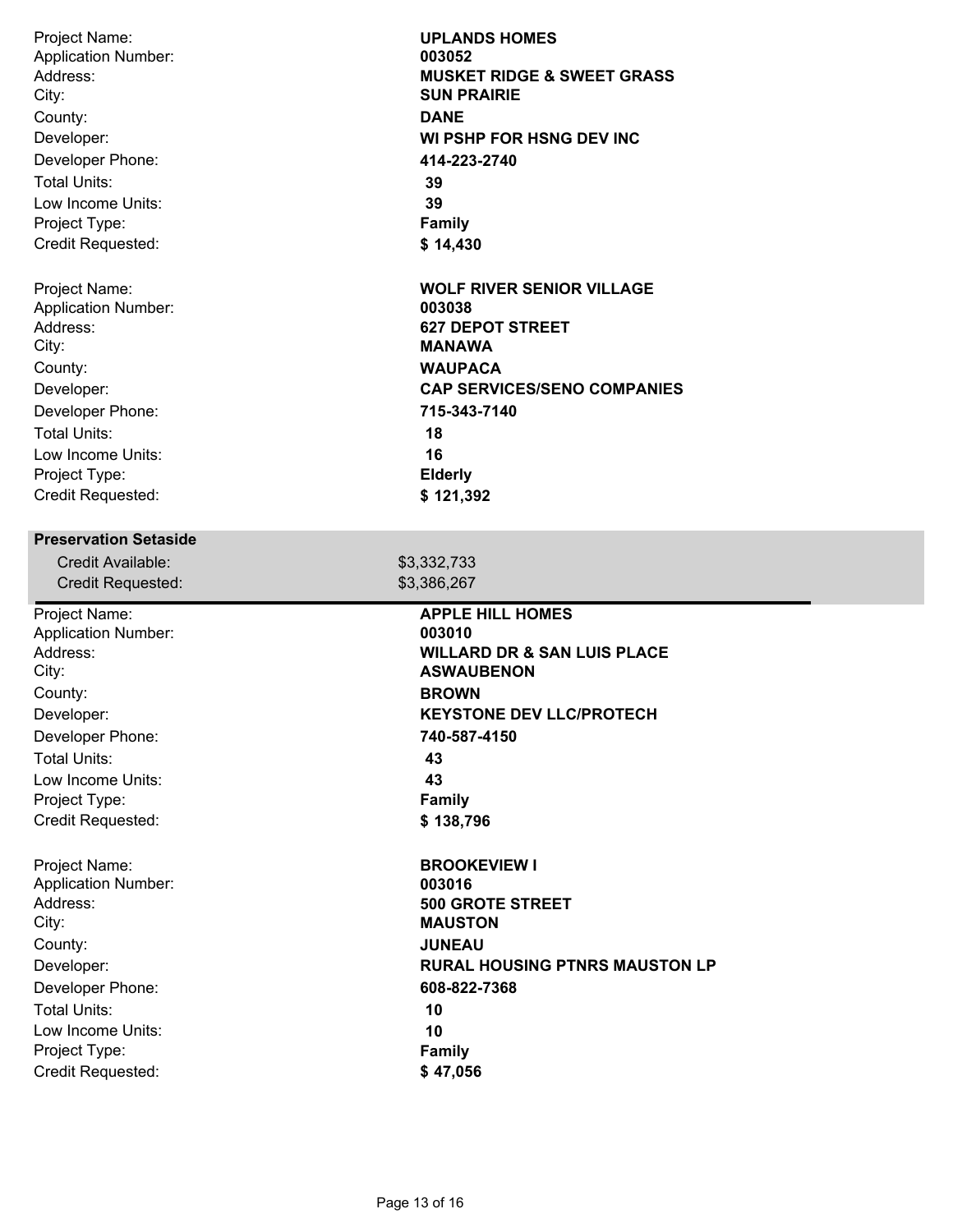Project Name: Address: City: Developer: Developer Phone: Total Units: Low Income Units: Project Type: Credit Requested: County: **JUNEAU** Application Number: **003017** Project Name: Address: City: Developer: Developer Phone: Total Units: Low Income Units: Project Type: Credit Requested: County: **ROCK** Application Number: **003060** Project Name: Address: City: Developer: Developer Phone: Total Units: Low Income Units: Project Type: Credit Requested: County: **MILWAUKEE** Application Number: **003041** Project Name: Address: City: Developer: Developer Phone: Total Units: Low Income Units: Project Type: Credit Requested: County: **MANITOWOC** Application Number: **003053**

**BROOKEVIEW II 502 GROTE ST MAUSTON RURAL HSNG PRTNRS MAUSTON LP 608-822-7368 12 12 Family \$ 57,359 HAMILTON TERRACE APARTMENTS 1200-1422 HAMILTON PLACE JANESVILLE MILLENIUM HSNG FNDTN/EVERGREEN 414-332-4900 46 46 Family \$ 117,365 HIGHLAND PARK HSNG DEVELOPMT 1275 N 17TH STREET MILWAUKEE HOUSING AUTHORITY OF MILWAUKEE 414-286-5903 114 144 Elderly/Physically Disabled \$ 825,000 HISTORIC MANITOWOC PLACE 204 N 8TH ST MANITOWOC MANITOWOC PLACE LLC 414-777-0428 33 33 Family \$ 290,538**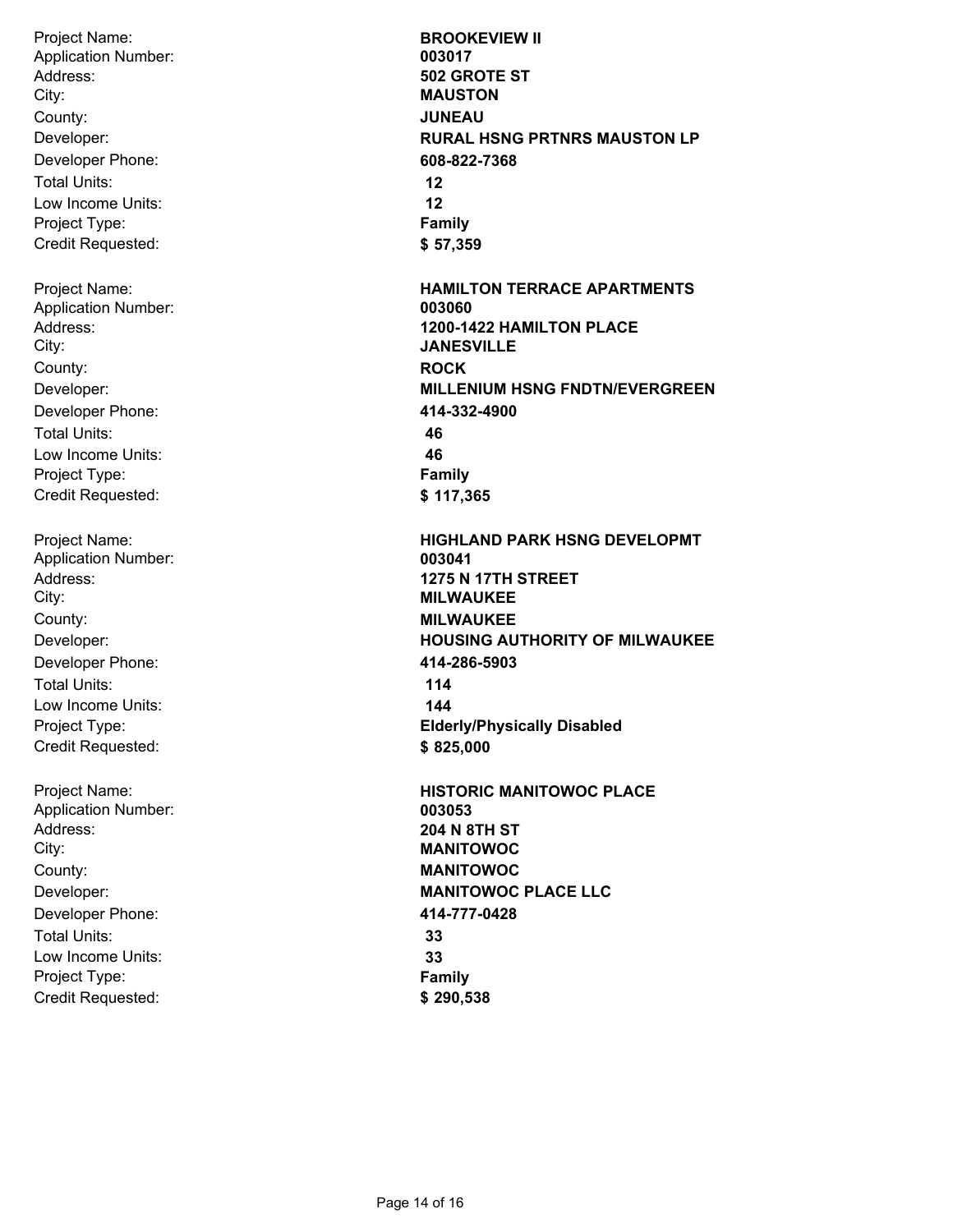Project Name: Address: City: Developer: Developer Phone: Total Units: Low Income Units: Project Type: Credit Requested: County: **ROCK** Application Number: **003003** Project Name: Address: City: Developer: Developer Phone: Total Units: Low Income Units: Project Type: Credit Requested: County: **RACINE** Application Number: **003012**

Project Name: Address: City: Developer: Developer Phone: Total Units: Low Income Units: Project Type: Credit Requested: County: **MARATHON** Application Number: **003035**

Project Name: Address: City: Developer: Developer Phone: Total Units: Low Income Units: Project Type: Credit Requested: County: **MARATHON** Application Number: **003036**

**LEXINGTON COURT APTS 2633 N LEXINGTON DR JANESVILLE MERIDAN GROUP INC 608-836-8084 32 32 Family \$ 87,910 LIGHTHOUSE POINT TOWNHOMES 541 SHELBOURNE COURT RACINE PRAIRIE MANAGEMENT & DEV INC 312-644-1055 118 112 Family \$ 647,596 MARATHON CO HSG REDEV - HUD VARIOUS SITES - MARATHON CO. VARIOUS CITIES MARATHON CO HSNG ASSOC INC 715-223-2712 36 36 Elderly \$ 168,408 MARATHON CO HSNG REDEV - RD VARIOUS SITES - MARATHON CO. VARIOUS CITIES MARATHON CO HSG ASSOC INC 715-223-2712 140 140 Elderly \$ 579,654**